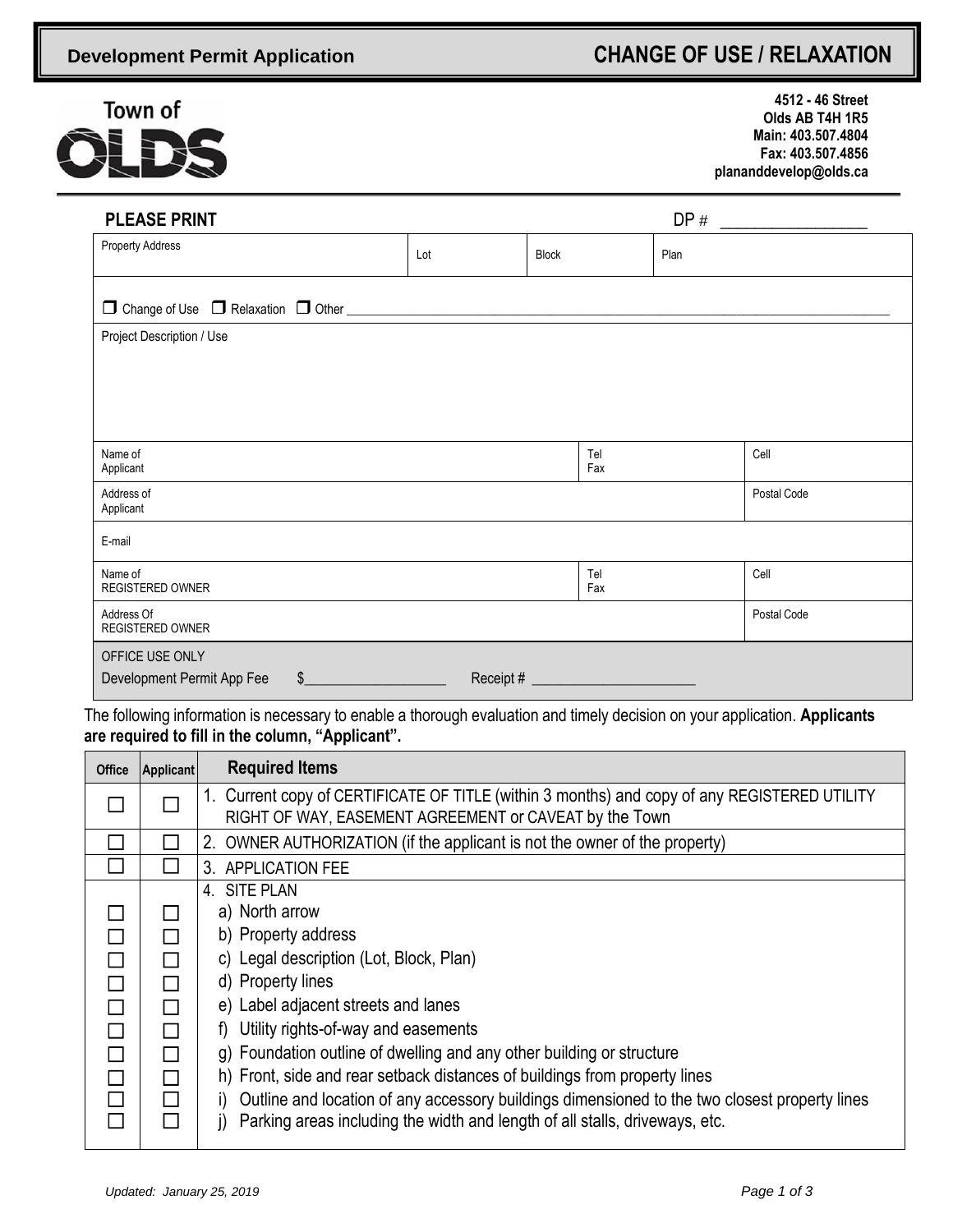The Development Authority may require additional material to properly evaluate the proposed application.

I hereby make application under the provisions of the Town of Olds Land Use Bylaw #01-23 for a Development Permit in accordance with the plans and supporting information submitted herein and which form part of this application.

Name of APPLICANT (Please Print)

Signature of APPLICANT DATE